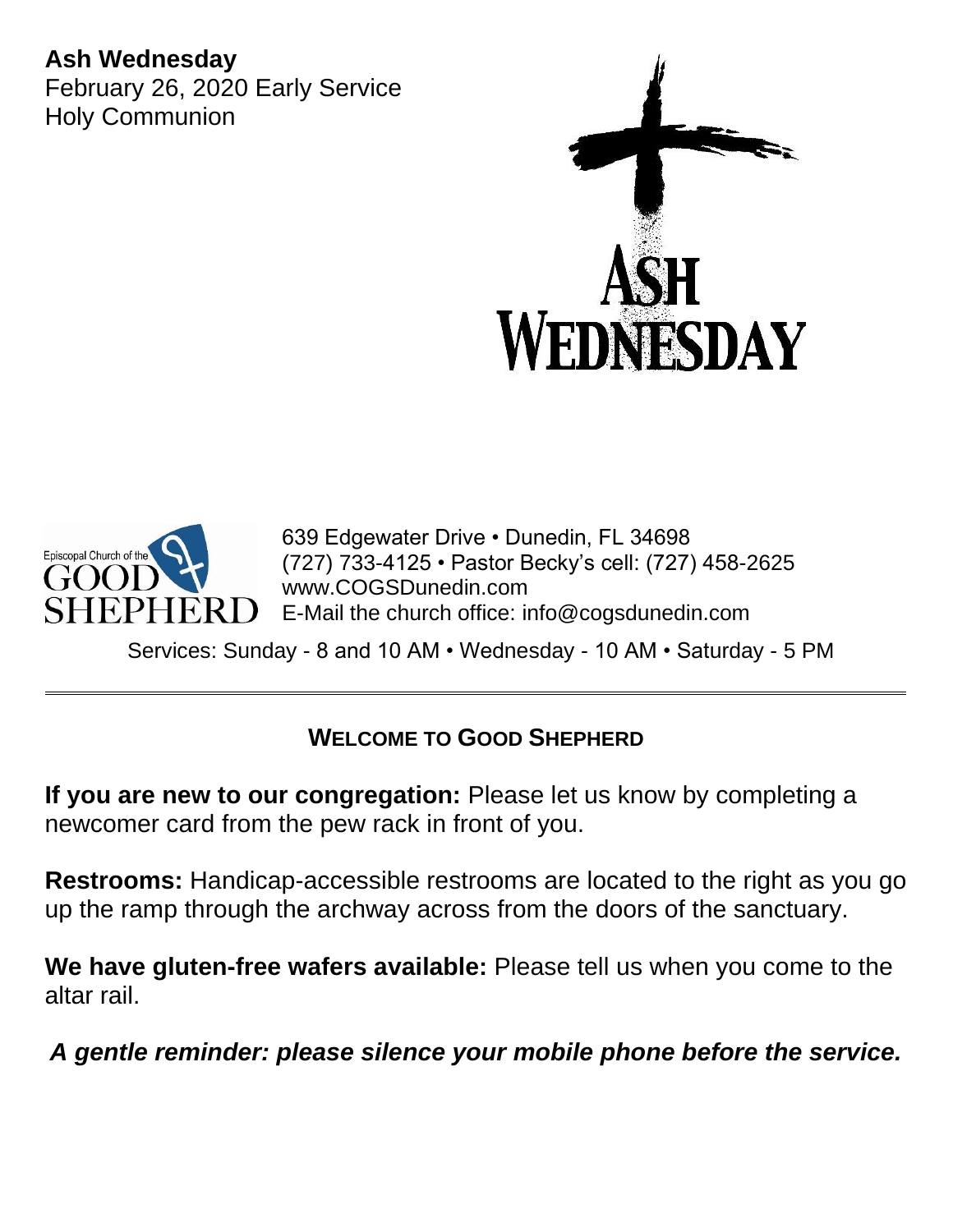*Symbols used:* P *Presider/* D *Deacon/* L *Lector/* C *Congregation/*a *All*

### **INTRODUCTION**

### **GATHERING PRAYER**

- P We pray for our life as a church community sharing God's signs of life:
- a **Almighty and everliving God, ruler of all things in heaven and earth, hear our prayers for this parish family. Strengthen the faithful, arouse the careless, and restore the penitent. Grant us all things necessary for our common life, and bring us all to be of one heart and mind within your holy Church; through Jesus Christ our Lord. Amen.**
- P Ash Wednesday marks the beginning of Lent with ash on our foreheads. This cross is an echo of our baptismal anointing, when we were buried with Christ. The ash is a chilling reminder of our mortality, but because our death is now in Christ, our endings are beginnings. The Lenten disciplines of acts of kindness, prayer and fasting are tools of discipleship that can lead us into becoming more fully alive, living as God intends us to live. We are called during Lent to repent – to change our hearts and lives and follow Christ. I invite you to begin this journey by joining in Psalm 51.

*[Please stand.]*

## **PSALM 51:1–18**

- L Have mercy on me, O God, according to your loving kindness; in your great compassion blot out my offenses.
- C **Wash me through and through from my wickedness, and cleanse me from my sin.**
- L For I know my transgressions, and my sin is ever before me.
- C **Against you only have I sinned and done what is evil in your sight.**
- L And so you are justified when you speak and upright in your judgment.
- C **Indeed, I have been wicked from my birth, a sinner from my mother's womb.**
- $L$  For behold, you look for truth deep within me, and will make me understand wisdom secretly.
- C **Purge me from my sin, and I shall be pure; wash me, and I shall be clean indeed.**
- L Make me hear of joy and gladness, that the body you have broken may rejoice.
- C **Hide your face from my sins, and blot out all my iniquities.**
- L Create in me a clean heart, O God, and renew a right spirit within me.
- G Cast me not away from your presence, and take not your Holy Spirit from me.
- L Give me the joy of your saving help again and sustain me with your bountiful Spirit.
- C **I shall teach your ways to the wicked, and sinners shall return to you.**
- L Deliver me from death, O God, and my tongue shall sing of your righteousness, O God of my salvation.
- C **Open my lips, O Lord, and my mouth shall proclaim your praise.**
- $\Box$  Had you desired it, I would have offered sacrifice, but you take no delight in burnt offerings.
- C **The sacrifice of God is a troubled spirit; a broken and contrite heart, O God, you will not despise.**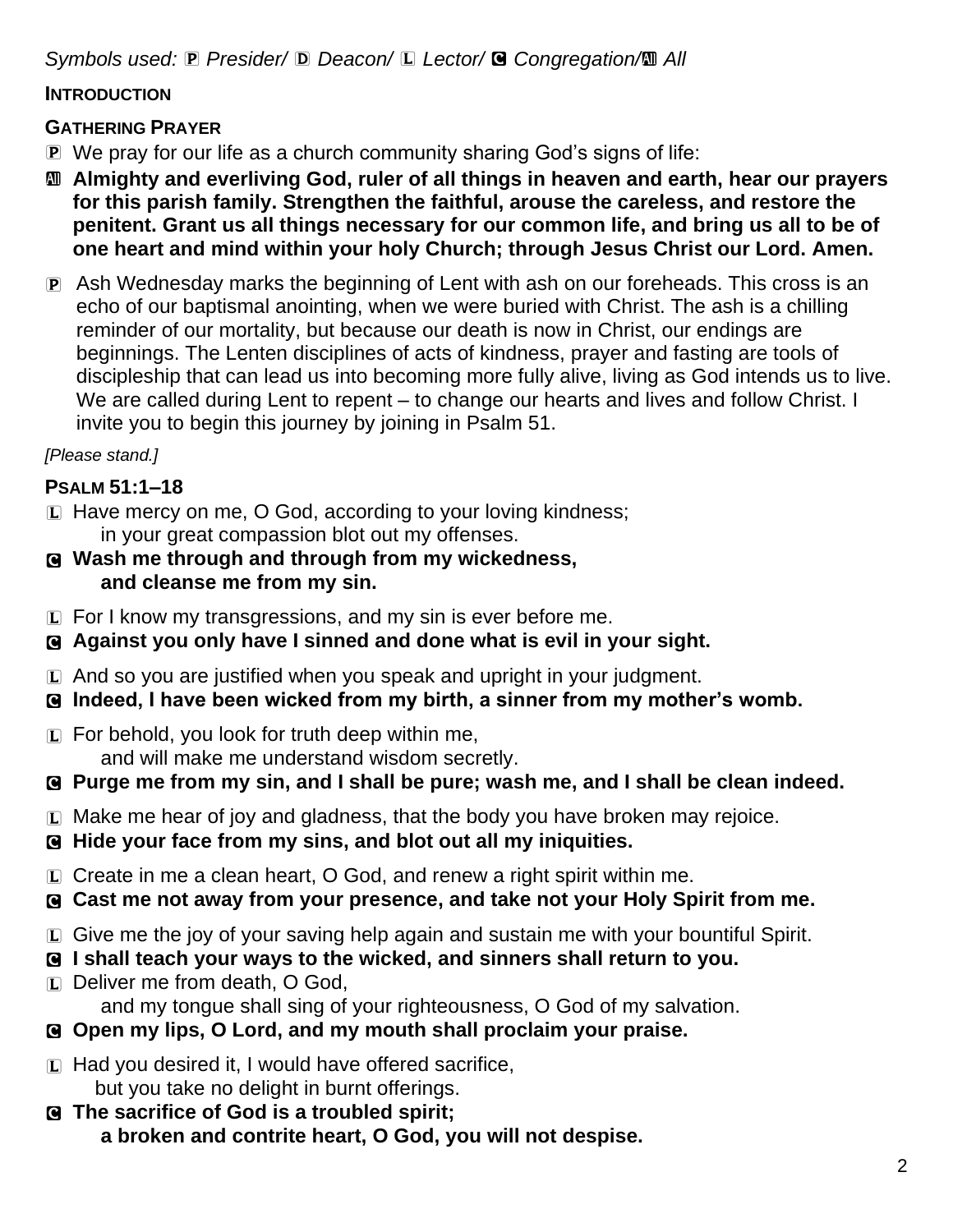### **EXHORTATION**

P Brothers and sisters: God created us to experience joy in communion with him, to love all humanity, and to live in harmony with all of his creation. But sin separates us from God, our neighbors, and creation, and so we do not enjoy the life our Creator intended for us. Our sin grieves our Father, who does not desire us to come under his condemnation, but have abundant life. As disciples of the Lord Jesus, we are called to make our priorities and purposes those of loving God, loving our neighbors as ourselves, and loving life on this planet in all its richness and diversity. Honesty, fasting, prayer, study and good works are tools we are given to use to find more and more ways of proclaiming the Reign of God in and with our lives. I invite you now to take the first steps of our journey towards Easter joy. To begin our pilgrimage, we admit the failures of our past and seek the to live as God intends us to live.

*Silence for reflection and self-examination precedes the Litany.*

#### **LITANY OF LENTEN PILGRIMAGE**

[*Please kneel, stand or sit, as you choose.*]

- a **Most holy and merciful God: We confess to you and to one another, and to the whole communion of saints in heaven and on earth, that we do not yet follow Christ as fully as we can. In this pilgrimage of Lent, we seek not only sooty ashes, but revealing light; not only sincere regret, but energizing purpose. Your Holy Spirit drove Jesus into the wilderness where, in the face of choices and temptations, he crystallized his mission of proclaiming your Reign with his life. Let your Spirit inspire us to see how you call each of us to share in the common life your one, holy, catholic, and apostolic Church.**
- P Have mercy on our past sins, and give us the strength to follow Christ with all that we are, and all that we have.
- C **Bring us all to be of one heart and mind in Christ; Help us to love you with our whole heart, and mind, and strength, to love our neighbors as ourselves, and to forgive others, as we have been forgiven.**
- P Have mercy on our past sins, and fill us with the courage to find ways to tell our stories of your presence in our lives.
- C **Bring us all to be of one heart and mind in Christ; Help us to worship joyfully by giving our hearts fully to you in prayer, and gently commending to others the faith that is in us.**
- P Have mercy on our past sins, and give us the eyes of the prophets, who learned to see how you created the world to be in the first place, without human sin devastating it.
- C **Bring us all to be of one heart and mind in Christ; Help us to personally encounter human need and suffering, and to be agents of justice and compassion by sharing generously.**
- P Have mercy on our past sins, and strengthen us to love our enemies and serve those who make us uncomfortable.
- C **Bring us all to be of one heart and mind in Christ; Help us to respect all by considering others as equal to ourselves, by thinking charitably toward our neighbors, and seeking to understand and appreciate those who differ from us.**
- P Have mercy on our past sins, freeing us to empty ourselves of remorse and regret.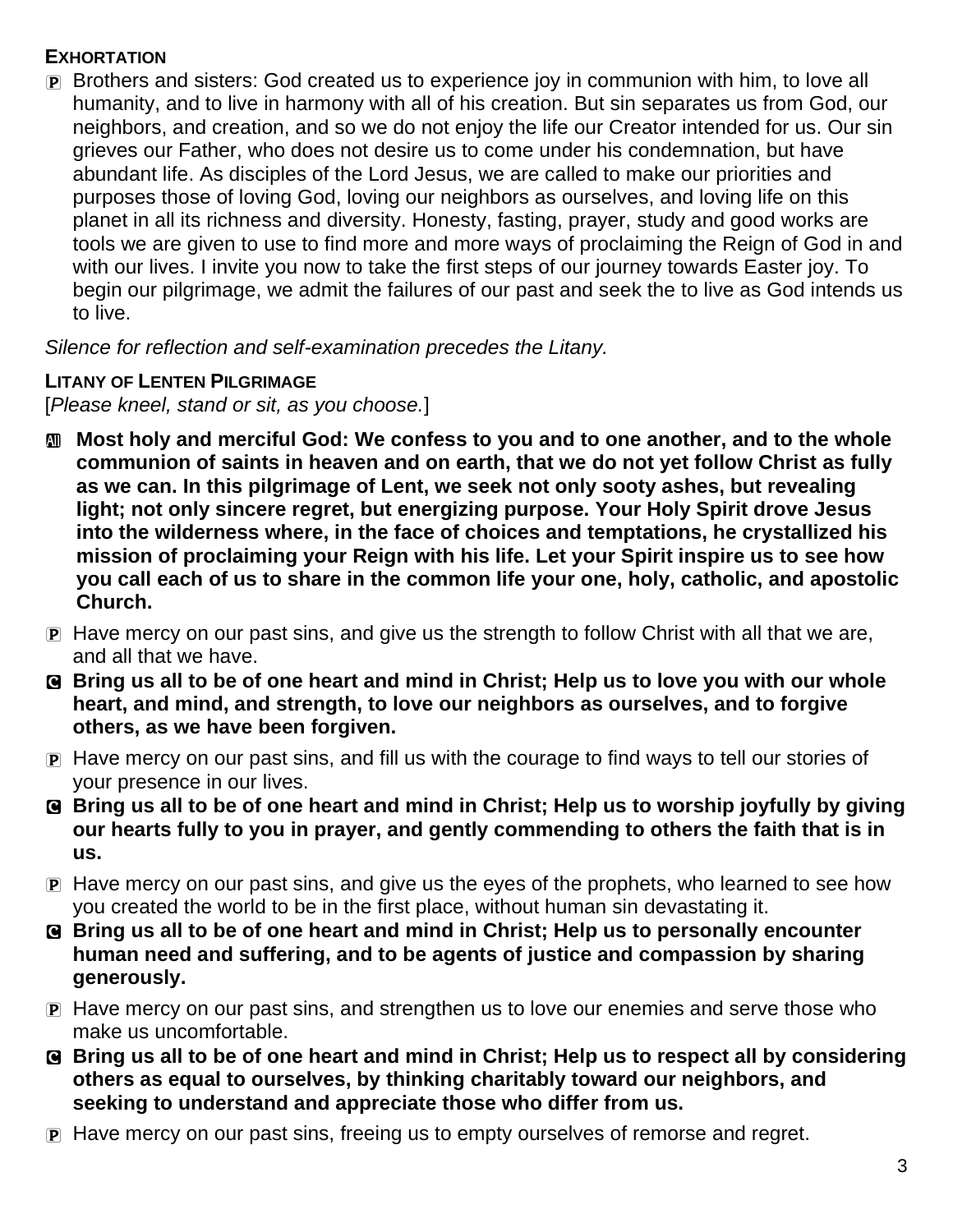- C **Bring us all to be of one heart and mind in Christ: Help us to nurture every spirit by serving others as Christ served us, to be true to the mind of Christ, and to please your Holy Spirit.**
- P Have mercy on our past sins, and give us insight as to how our faith can and should affect every moment and aspect of our lives.
- C **Bring us all to be of one heart and mind in Christ; Help us to live humbly, patiently and with integrity, using the values and promises of the Reign of God as the foundation of every decision, action or abstention**.
- P Have mercy on our past sins, and make us faithful stewards of our resources.
- C **Bring us all to be of one heart and mind in Christ; Help us to satisfy our appetites and desires in ways that honor our own bodies, your creation, and the lives of others.**
- P Have mercy on our past sins, and give us the vision and imagination we need to see the difference we can make in the world for your sake.
- C **Bring us all to be of one heart and mind in Christ; Help is to claim the gifts you have given us, being grateful for whatever we are able to accomplish, and rejoicing when others receive abundance.**
- P Have mercy on our past sins, and give us the grace to enjoy life in ways that honor you.
- C **Bring us all to be of one heart and mind in Christ; Help us to enjoy worldly goods and comforts in moderation, and to be honest in our daily life and work.**
- P Have mercy on our past sins, and grant us the wisdom to understand the impact of our actions on our children's children's children.
- C **Bring us all to be of one heart and mind in Christ; Help us to conserve and restore your creation, holding it in trust for those who come after us, until all creation thrives in your love.**
- P Let your grace restore us, good Lord, and let your Spirit inspire us;
- C **Favorably hear us, for your mercy is great.**
- P Accomplish in us the work of your salvation,
- C **That we may show forth your glory in the world.**
- P By the cross and passion of your Son our Lord,
- C **Bring us with all your saints to the joy of his resurrection.**

### **IMPOSITION OF ASHES**

[*Please be seated. The following prayer is said over the ashes to be used:*]

P Almighty God, you have created us out of the dust of the earth. Grant that these ashes may be a sign to us of our mortality and penitence, that we may remember that by your gracious gift we are given everlasting life.

### C **Amen.**

[*Those who desire to receive ashes come forward. The ministers apply ashes to the forehead of each person with the words:*]

P Remember that you are dust, and to dust you shall return.

# C **Amen.**

[*During the imposition of ashes, please sing the hymn; repeat, as necessary, until everyone has received them.*]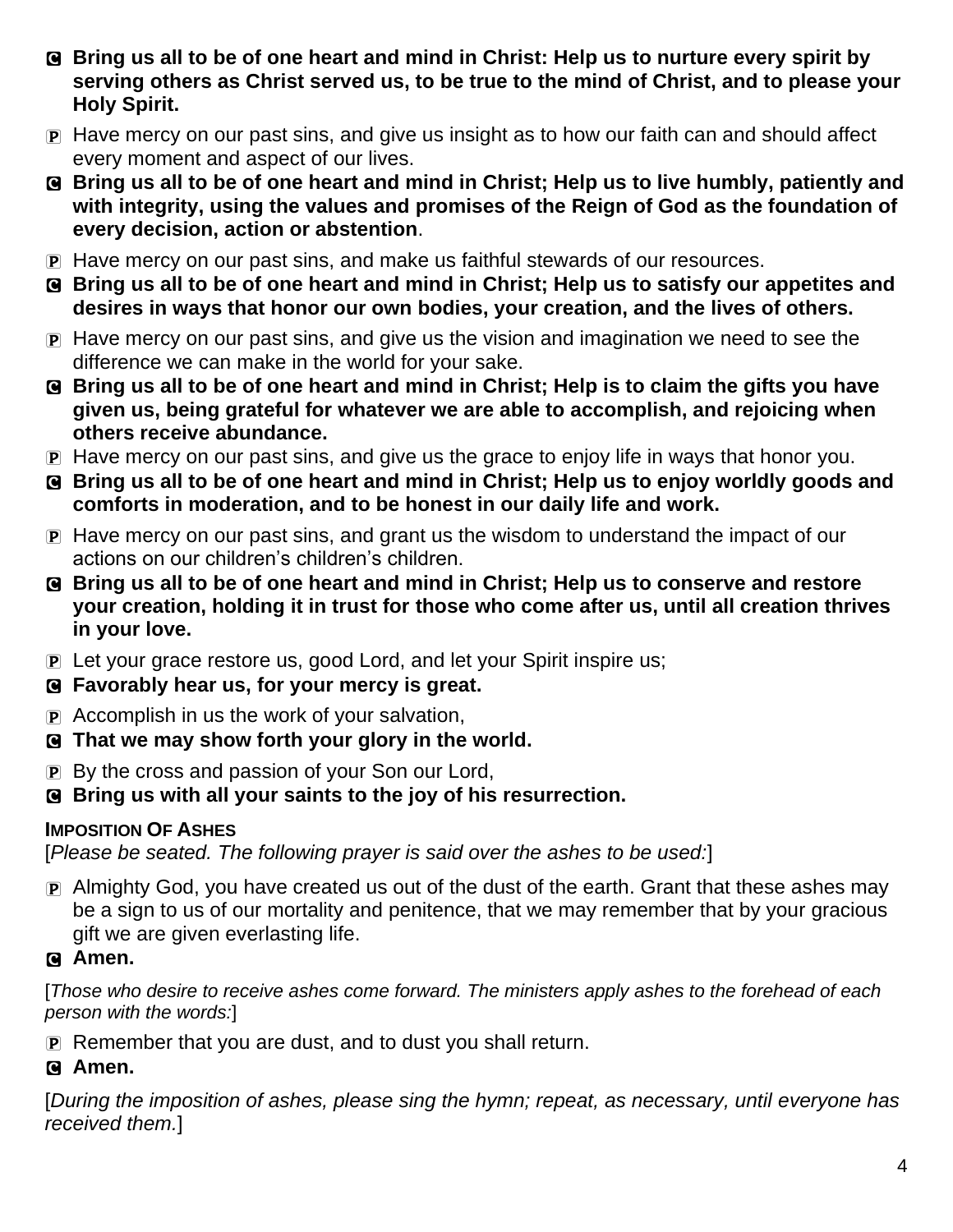#### **PRAYER FOR THE JOURNEY** [*Please stand.*]

- P Let us pray together:
- C **Almighty and everliving God, you hate nothing you have made and you forgive all who are penitent. During these forty days and forty nights, create in us new and honest hearts that deeply repent of the sins of our past. Prepare us to be restored to you in full pardon and forgiveness on the joyous day when we proclaim that our Lord is risen indeed, and has trampled sin and death underfoot forever. We pray for courage and strength to spend this Lenten season walking ever more closely with Jesus Christ our Lord, who was tested in every way as we are, yet did not sin. Amen.**

# **FIRST READING:** Nehemiah 8:1-8 [*Portions*]

### [*Please be seated.*]

L All the people gathered together in the area in front of the Water Gate. They asked Ezra the scribe to bring out the Instruction scroll from Moses, according to which the Lord had instructed Israel.

Facing the area in front of the Water Gate, he read it aloud, from early morning until the middle of the day. He read it in the presence of the men and the women and those who could understand, and everyone listened attentively to the Instruction scroll.

The Levites helped the people to understand the Instruction while the people remained in their places. They read aloud from the scroll, the Instruction from God, explaining and interpreting it so the people could understand what they heard.

**L** The Holy Spirit still speaks to the Church.

# C **Let the Church give thanks to God.**

#### **SECOND READING:** 1 Corinthians 12:12-19, 27-28, 31a

 $\Box$  Christ is just like the human body—a body is a unit and has many parts; and all the parts of the body are one body, even though there are many. We were all baptized by one Spirit into one body, whether Jew or Greek, or slave or free, and we all were given one Spirit to drink. Certainly the body isn't one part but many. If the foot says, "I'm not part of the body because I'm not a hand," does that mean it's not part of the body? If the ear says, "I'm not part of the body because I'm not an eye," does that mean it's not part of the body? If the whole body were an eye, what would happen to the hearing? And if the whole body were an ear, what would happen to the sense of smell? But as it is, God has placed each one of the parts in the body just like he wanted. If all were one and the same body part, what would happen to the body?

You are the body of Christ and parts of each other. In the church, God has appointed first apostles, second prophets, third teachers, then miracles, then gifts of healing, the ability to help others, leadership skills, different kinds of tongues.

Use your ambition to try to get the greater gifts.

L The Holy Spirit still speaks to the Church.

### C **Let the Church give thanks to God.**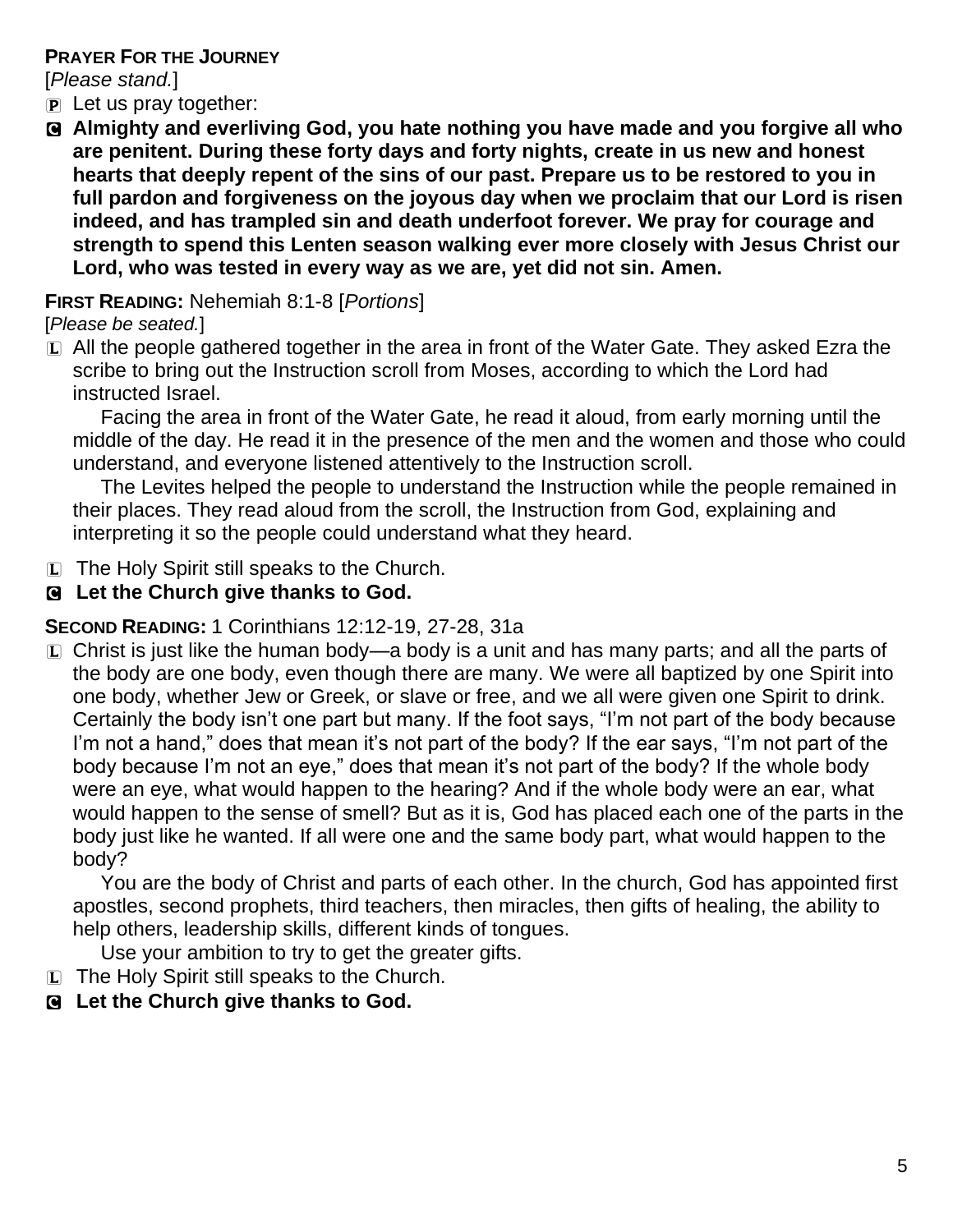**GOSPEL**: Matthew 16:13-25

D The Holy Gospel according to Matthew, beginning in the 16th chapter.

# G Glory to you, O Lord.

D Now when Jesus came to the area of Caesarea Philippi, he asked his disciples, "Who do people say the Human One is?"

They replied, "Some say John the Baptist, others Elijah, and still others Jeremiah or one of the other prophets."

He said, "And what about you? Who do you say that I am?"

Simon Peter said, "You are the Christ, the Son of the living God."

Then Jesus replied, "Happy are you, Simon son of Jonah, because no human has shown this to you. Rather my Father who is in heaven has shown you. I tell you that you are Peter. And I'll build my church on this rock. The gates of the underworld won't be able to stand against it. I'll give you the keys of the kingdom of heaven. Anything you fasten on earth will be fastened in heaven. Anything you loosen on earth will be loosened in heaven." Then he ordered the disciples not to tell anybody that he was the Christ.

From that time Jesus began to show his disciples that he had to go to Jerusalem and suffer many things from the elders, chief priests, and legal experts, and that he had to be killed and raised on the third day. Then Peter took hold of Jesus and, scolding him, began to correct him: "God forbid, Lord! This won't happen to you." But he turned to Peter and said, "Get behind me, Satan. You are a stone that could make me stumble, for you are not thinking God's thoughts but human thoughts."

Then Jesus said to his disciples, "All who want to come after me must say no to themselves, take up their cross, and follow me. All who want to save their lives will lose them. But all who lose their lives because of me will find them.

- D This is the Good News of Christ.
- C **Praise to Jesus, the Living Word.**

### **SERMON**

[*Please be seated.*]

### **AFFIRMATION OF FAITH**

- P Let us affirm our baptismal faith, using the Apostles' Creed:
- C **We believe in God, the Father Almighty, creator of heaven and earth.**

**We believe in Jesus Christ, his only Son, our Lord. He was conceived by the power of the Holy Spirit and born of the virgin Mary. He suffered under Pontius Pilate; was crucified, died, and was buried. He descended into hell. On the third day he rose again. He ascended into heaven, and is seated at the right hand of the Father. He will come again to judge the living and the dead.** 

**We believe in the Holy Spirit, the holy catholic Church, the communion of saints, the forgiveness of sins, the resurrection of the body, and the life everlasting. Amen.**

### **PRAYERS OF THE PEOPLE**

- D Let us pray for each other and the world, as we take on the Lenten disciplines that help us repent and renew our commitment to Christ.
- L Deliver us and all your people, O Lord, from the way of sin and death.

### C **Lord, hear our prayer.**

- **L** Open all hearts to your grace and truth.
- C **Lord, hear our prayer.**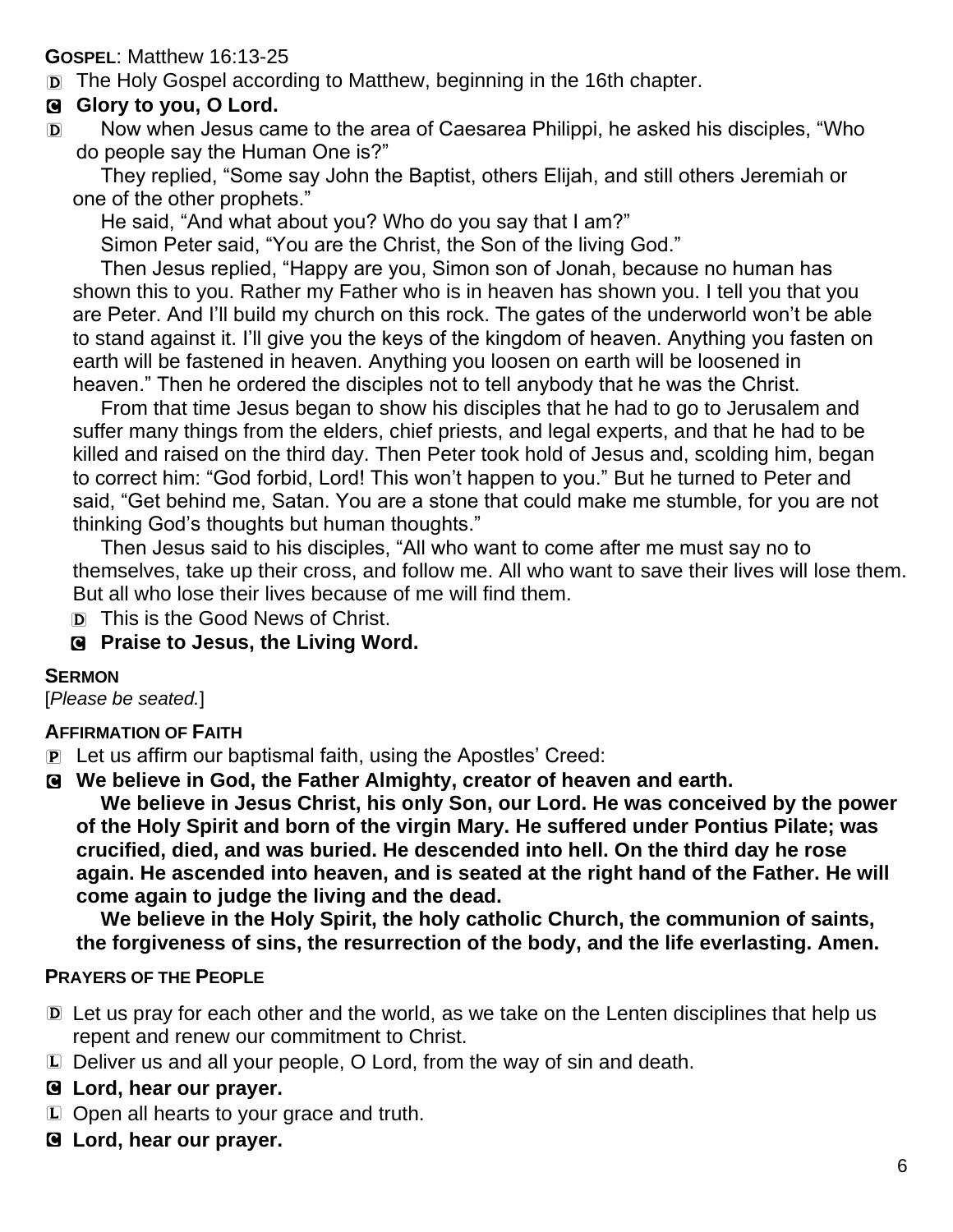- L Fill us and all your people with your holy and life-giving Spirit.
- C **Lord, hear our prayer.**
- L Keep us and all your people in the faith and communion of your holy Church.
- C **Lord, hear our prayer.**
- L Teach us and all of us to love others in the power of the Spirit.
- C **Lord, hear our prayer.**
- L Send us and all of us into the world in witness to your love.
- C **Lord, hear our prayer.**
- L Bring us and all your people to the fullness of your peace and glory.
- C **Lord, hear our prayer.**
- L Grant, O Lord, that all who are baptized into the death of Jesus Christ your Son may live in the power of his resurrection and look for him to come again in glory; who lives and reigns now and forever.
- C **Amen**.

# **THE GREETING OF PEACE**

[*Please stand.*]

- P The peace of the Lord be always with you.
- C **And also with you.** [*All may greet one another in the name of the Lord.*]

# **THE HOLY COMMUNION**

# **THE OFFERING AND PRESENTATION**

D Walk in love, as Christ loves us, an offering and a sacrifice to God. Bring your tithes, gifts and offerings with gladness.

[*Please be seated. If this is your first time worshiping with us, please let your offering be only the completed blue guest card, and let this service be our gift to you.*]

# **EUCHARISTIC PRAYER A**

- P The Lord be with you
- C **And also with you.**
- P Lift up your hearts
- C **We lift them to the Lord**
- P Let us give thanks to the Lord our God
- C **It is right to give our thanks and praise.**
- P It is indeed right and salutary that we should at all times and in all places offer thanks and praise to you, O Lord, holy Father, through Christ our Lord. You bid your people cleanse their hearts and prepare with joy for the paschal feast. Renew our zeal in faith and life, and bring us to the fullness of grace that belongs to the children of God. And so, with the Church on earth and the hosts of heaven, we praise your name and join their unending hymn:
- C **Holy, holy, holy Lord, God of power and might. Heaven and earth are full of your glory. Hosanna in the highest. Blessed is he who comes in the name of the Lord. Hosanna in the highest.**

[*Please kneel or stand, as you choose.*]

P Holy and gracious Father: In your infinite love you made us for yourself; and, when we had fallen into sin and become subject to evil and death, you, in your mercy, sent Jesus Christ, your only and eternal Son, to share our human nature, to live and die as one of us, to reconcile us to you, the God and Father of all.